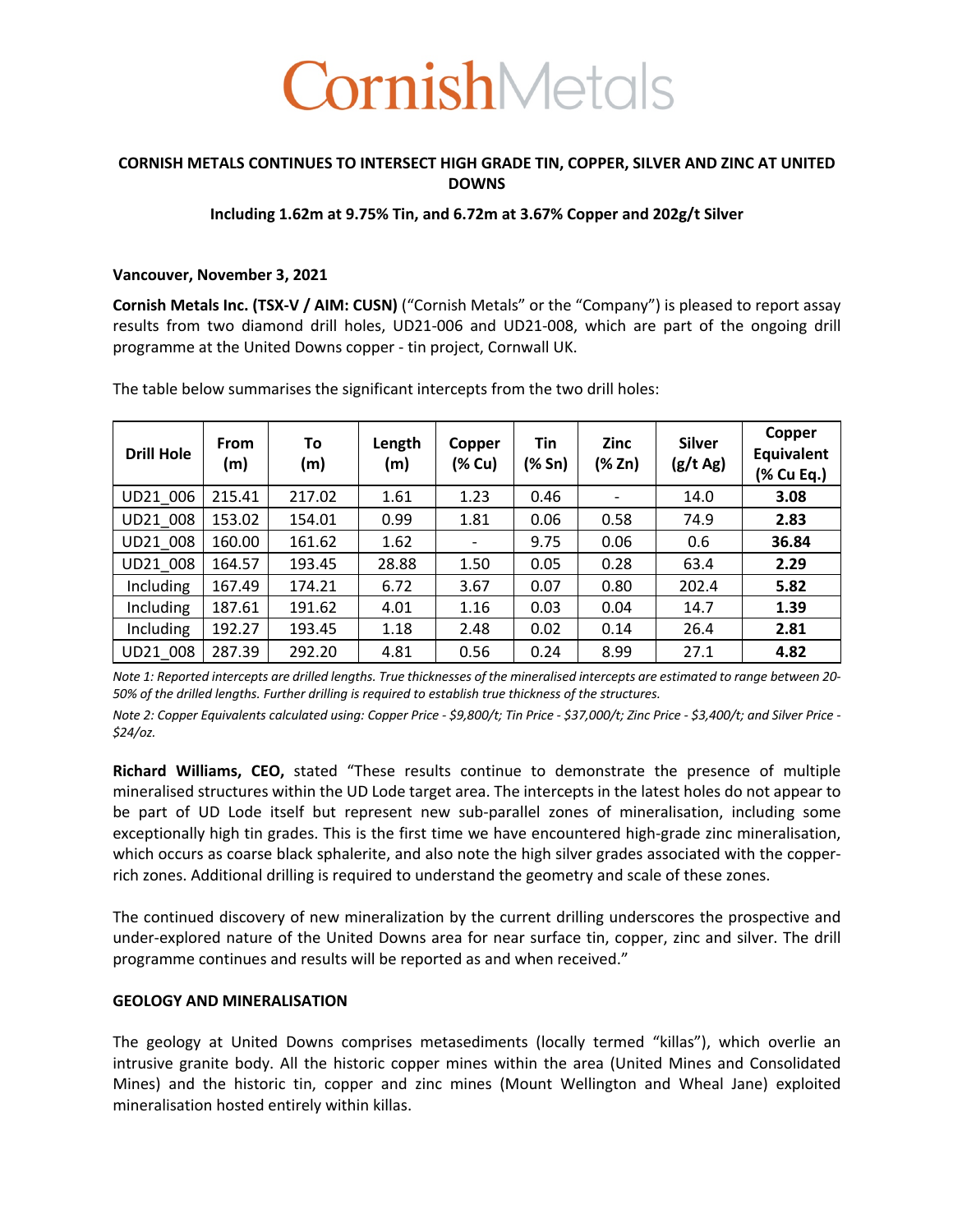The mineralisation is primarily hosted in narrow, steeply dipping vein or "lode" structures, and consists of cassiterite (tin), chalcopyrite (copper) and sphalerite (zinc) with other copper minerals such as chalcocite and bornite occasionally present.

United Mines and Consolidated Mines, located 200m south and 400m north of UD Lode, respectively, operated between the early 1700s and the 1870s, mining high-grade copper ores (reported grades of 7.5% copper) to depths of up to 500m below surface.

Mount Wellington and Wheal Jane mines exploited similar structures located along strike from the historic mining at United Downs, where tin, copper and zinc mineralisation was mined and processed until 1978 and 1991, respectively. Wheal Jane was mined to a depth of approximately 500m below surface whereas Mount Wellington only reached approximately 200m depth before closing. Mount Wellington is located within Cornish Metals' mineral rights and was still in mineralisation when the mined closed.

# **TECHNICAL INFORMATION**

Drilling at United Downs is being performed by Priority Drilling Company Ltd using an Epiroc Christensen CT14 Diamond Drill Rig. Mineralised zones were drilled in NQ (76 millimetre ("mm") diameter) to recover a 48mm diameter drill core. Core recovery was greater than 95%. The core was logged, split and sampled by Cornish Metals personnel. The samples, comprising half core, were sent for assay at ALS Minerals, Loughrea, Ireland. Sample preparation involved crushing to 70% less than 2mm, riffle split and pulverised to 85% less than 75 microns. The analytical method used was X-ray fluorescence (XRF) following a lithium borate fusion. Samples were assayed for with this technique include Cu, Sn, W, Zn and As. A multi-element 4 Acid Digestion ICP-AES analysis was also carried out to further characterise the mineralisation and alteration assemblages. Overlimit assays on Ag were carried out using a 3 acid digest and a HCl leach ICP AES analysis. Comprehensive Quality Assurance / Quality Control programme using standards, duplicates and blanks was included within the sampling programme.

The technical information in this news release has been compiled by Mr. Owen Mihalop who has reviewed and takes responsibility for the data and geological interpretation. Mr. Owen Mihalop (MCSM, BSc (Hons), MSc, FGS, MIMMM, CEng) is Chief Operating Officer for Cornish Metals Inc. and has sufficient experience relevant to the style of mineralisation and type of deposit under consideration and to the activity which he is undertaking to qualify as a Competent Person as defined under the JORC Code (2012) and as a Qualified Person under NI 43-101. Mr. Mihalop consents to the inclusion in this announcement of the matters based on his information in the form and context in which it appears.

### **ABOUT CORNISH METALS**

Cornish Metals owns a 100% interest in the South Crofty tin and United Downs copper / tin projects, plus additional mineral rights located in Cornwall, UK, in July 2016 (see Company news release dated July 12, 2016). The Company recently published an updated Mineral Resource Estimate for South Crofty (see news release dated June 9, 2021), as summarised below. The "South Crofty Tin Project Mineral Resource Update" report, dated June 9, 2021, authored by Mr. N. Szebor, CGeol (London), EuroGeol, FGS, of AMC Consultants (UK) Ltd, can be accessed on the Company's website.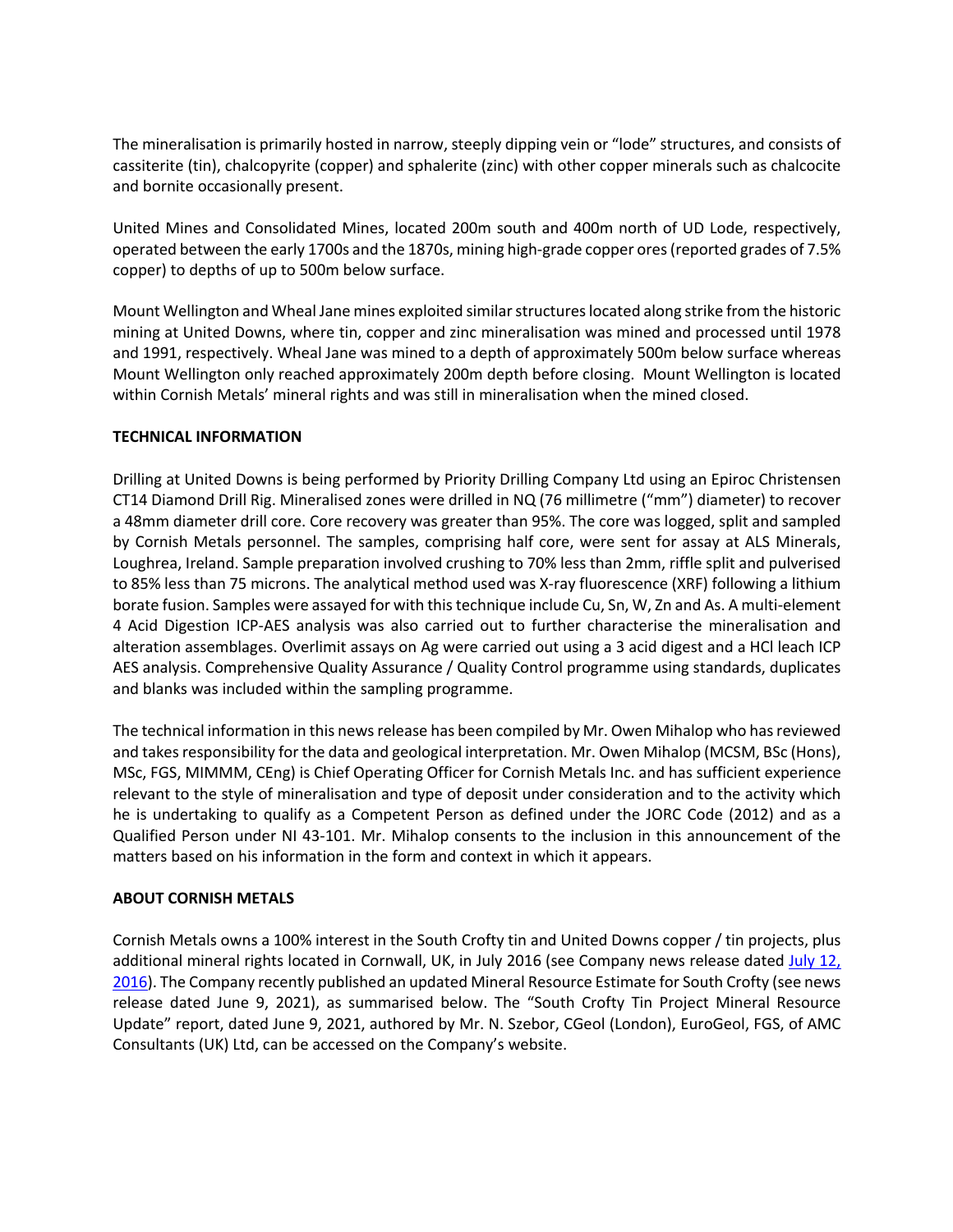| <b>South Crofty Summary Mineral Resource Estimate</b> |                       |                              |            |                                                           |                                                                       |  |  |  |
|-------------------------------------------------------|-----------------------|------------------------------|------------|-----------------------------------------------------------|-----------------------------------------------------------------------|--|--|--|
| Area                                                  | <b>Classification</b> | <b>Mass</b><br>('000 tonnes) | Grade      | Contained Tin /<br><b>Tin Equivalent</b><br>('000 tonnes) | Increase in contained<br>Tin / Tin equivalent<br><b>from 2016 MRE</b> |  |  |  |
| Lower                                                 | Indicated             | 2,084                        | 1.59% Sn   | 33                                                        | 10.2%                                                                 |  |  |  |
| Mine                                                  | Inferred              | 1,937                        | 1.67% Sn   | 32                                                        | 129.8%                                                                |  |  |  |
|                                                       |                       |                              |            |                                                           |                                                                       |  |  |  |
| Upper                                                 | Indicated             | 277                          | 1.01% SnEq | 3                                                         | 9.5%                                                                  |  |  |  |
| Mine                                                  | Inferred              | 493                          | 0.93% SnEq |                                                           | 8.0%                                                                  |  |  |  |

The additional mineral rights cover an area of approximately 15,000 hectares and are distributed throughout Cornwall. Some of these mineral rights cover old mines that were historically worked for copper, tin, zinc, and tungsten.

For additional information please contact:

In North America:

Irene Dorsman at (604) 200 6664 or by e-mail at irene@cornishmetals.com

| SP Angel Corporate Finance LLP<br>(Nominated Adviser & Joint<br>Broker) | Tel:                                                               | +44 203 470 0470           |
|-------------------------------------------------------------------------|--------------------------------------------------------------------|----------------------------|
|                                                                         | <b>Richard Morrison</b><br>Charlie Bouverat<br><b>Grant Barker</b> |                            |
| Hannam & Partners<br>(Joint Broker)                                     | Tel:                                                               | +44 207 907 8500           |
|                                                                         | <b>Matthew Hasson</b><br>Andrew Chubb<br>Ernest Bell               |                            |
| Blytheweigh<br>(Financial PR/IR-London)                                 | Tel:                                                               | +44 207 138 3204           |
|                                                                         | Tim Blythe                                                         | tim.blythe@blytheweigh.com |
|                                                                         | Megan Ray                                                          | megan.ray@blytheweigh.com  |

### **ON BEHALF OF THE BOARD OF DIRECTORS**

*"Richard D. Williams"* Richard D. Williams, P.Geo